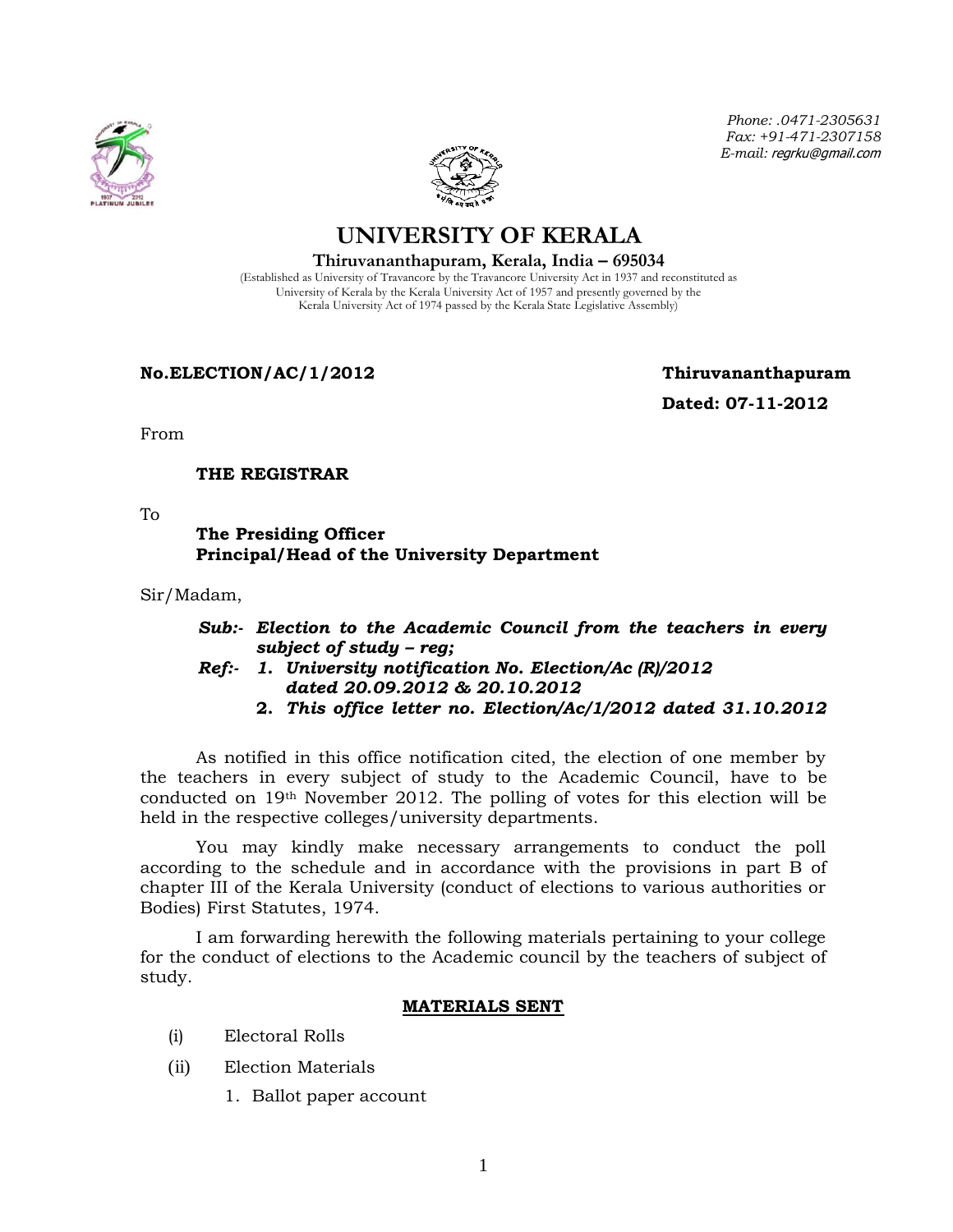- 2. Ballot papers as shown in the account
- 3. Required number of Ballot paper covers
- 4. Statement to accompany the packets containing the used and unused ballot papers to be sent to the Registrar.
- 5. Letters of intimation for distribution to the voters

## **Points to be kept in mind while arranging for the poll:-**

I. There is contest only in the following subjects of study

Arabic, Botany, Chemistry, Commerce, Computer Science, Economics, Engineering & Technology, English, Hindi, Geography, Law, Malayalam, Physical Education, Physics, Political Science, Psychology, Sociology, Sanskrit, Statistics and Zoology.

- II. Electors whose names are not seen in the rolls should not be allowed to take part in the election.
- III. The polling should start at 10.00 a.m. and close at 1.00.p.m on 19.11.2012 (Monday).
- IV. If found necessary, more than one polling booth (voting compartment) should be provided taking into consideration the number of voters in the constituency.
- V. The printed copies of the letter of intimation forwarded herewith should be distributed among the voters at least one day prior to the polling.
- VI. Agents of the candidates (one for each candidate) may be allowed to remain in the polling station throughout the poll. Such agents must be voters of the same college and must give it in writing that they are agents of such and such a candidate and such consent letters must be recorded in your office for future reference, if found necessary.
- VII. The statements which are to accompany the packets returned to the University should have the name, address and signature of such agents. The ballot papers (used and unused) should be packed separately and statements sent herewith duly filled in and affixed on the packets concerned with the signature of the presiding officer and the agents.
- VIII. If a person belonging to a particular electorate turns up late, he/she may still be allowed to exercise his/her franchise provided he/she has reported within the time prescribed for the polling.
- IX. Voters who have ceased to be members of the respective electorate though borne on the rolls are not entitled to take part in the election. Teachers who have gone for M.Phil/Ph.D/FIP courses even though their names are included in the rolls should not be allowed to vote.'
- X. The Electors should be instructed to put the marked ballot paper in the Ballot paper cover and seal it and the sealed ballot paper cover should be packed separately and the relevant statement duly filled in and affixed on the packet.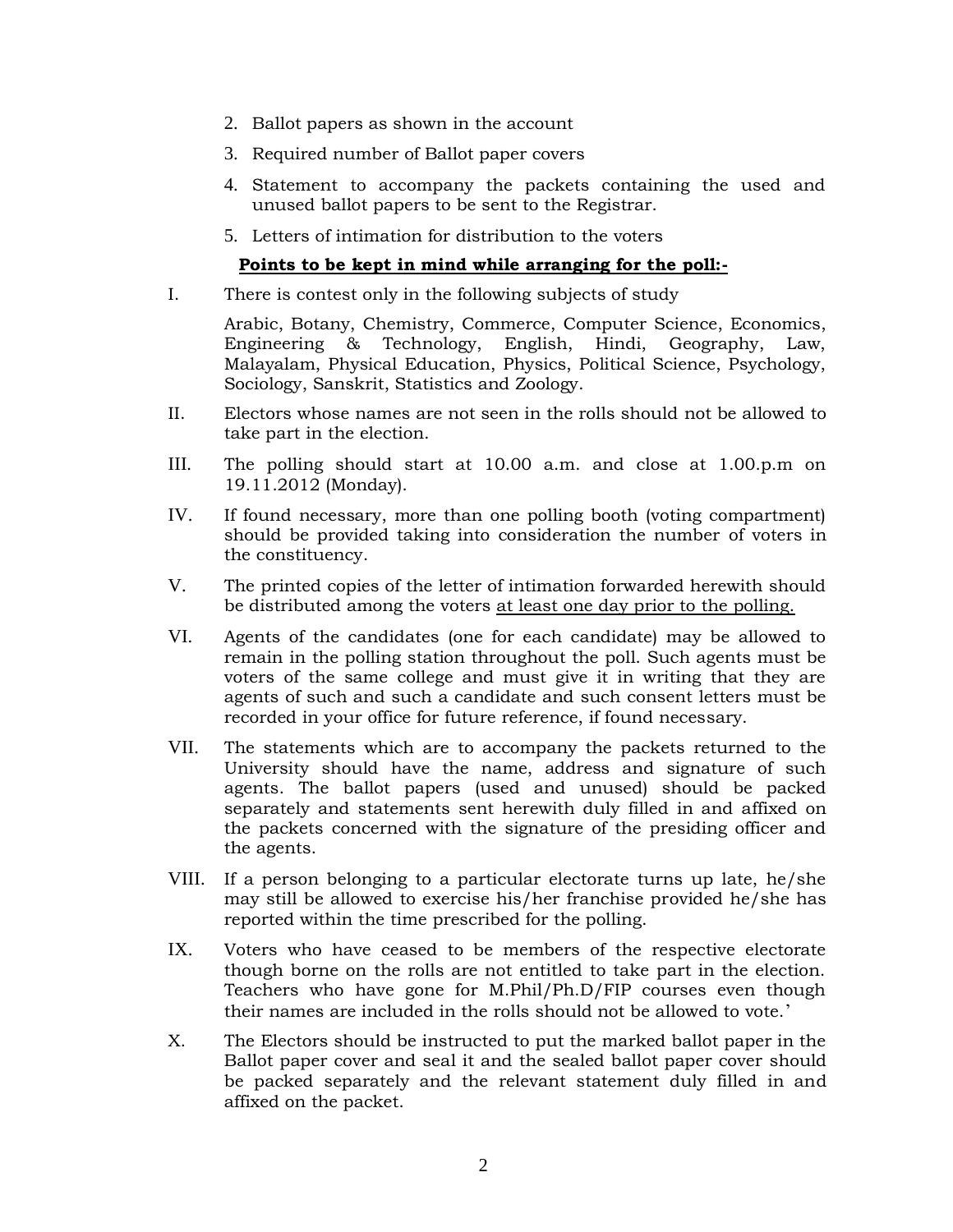XI. After the poll, the ballot paper covers and connected papers should be packed separately, subject-wise bundled and sealed with the relevant statement duly filled in signed and affixed on it.

The election papers should be securely packed and sealed and despatched to the University in the name of the Registrar, University of Kerala, Thiruvananthapuram by registered parcel or through special messenger with the superscription "Academic council – Election paper" so as to reach the same in the University office not later than 11.00 a.m on 26.11.2012.

XII. It has come to the notice of the University that after the publication of the electoral rolls, transfers of teachers have been effected in some colleges. The teachers whose names are in the electoral rolls of the respective constituency as published by the University on 20.08.2012 but who have been transferred to another college under a corporate management/government within the jurisdiction of the University of Kerala, may be allowed to participate in the polling after getting a declaration in the following form:

> "I hereby certify that my name is included as Roll No. ……………………in the electoral roll of (name of constituency) …………………………………………under ...…………………………………. ………………….. and that I have not exercised my franchise for the same election in any other college".

Countersigned by

(Department/College Seal)

The Principal/

Head of the Institution

The cases of such persons should be reported to the university and their ballot paper covers separately packed with the superscription "Ballot papers of teachers included in the roll but transferred after the publication of the roll".

XIV Expenses incurred if any, for the postal charges may be claimed by the Principals along with the postal receipts and with a following certificate for reimbursement by the University.